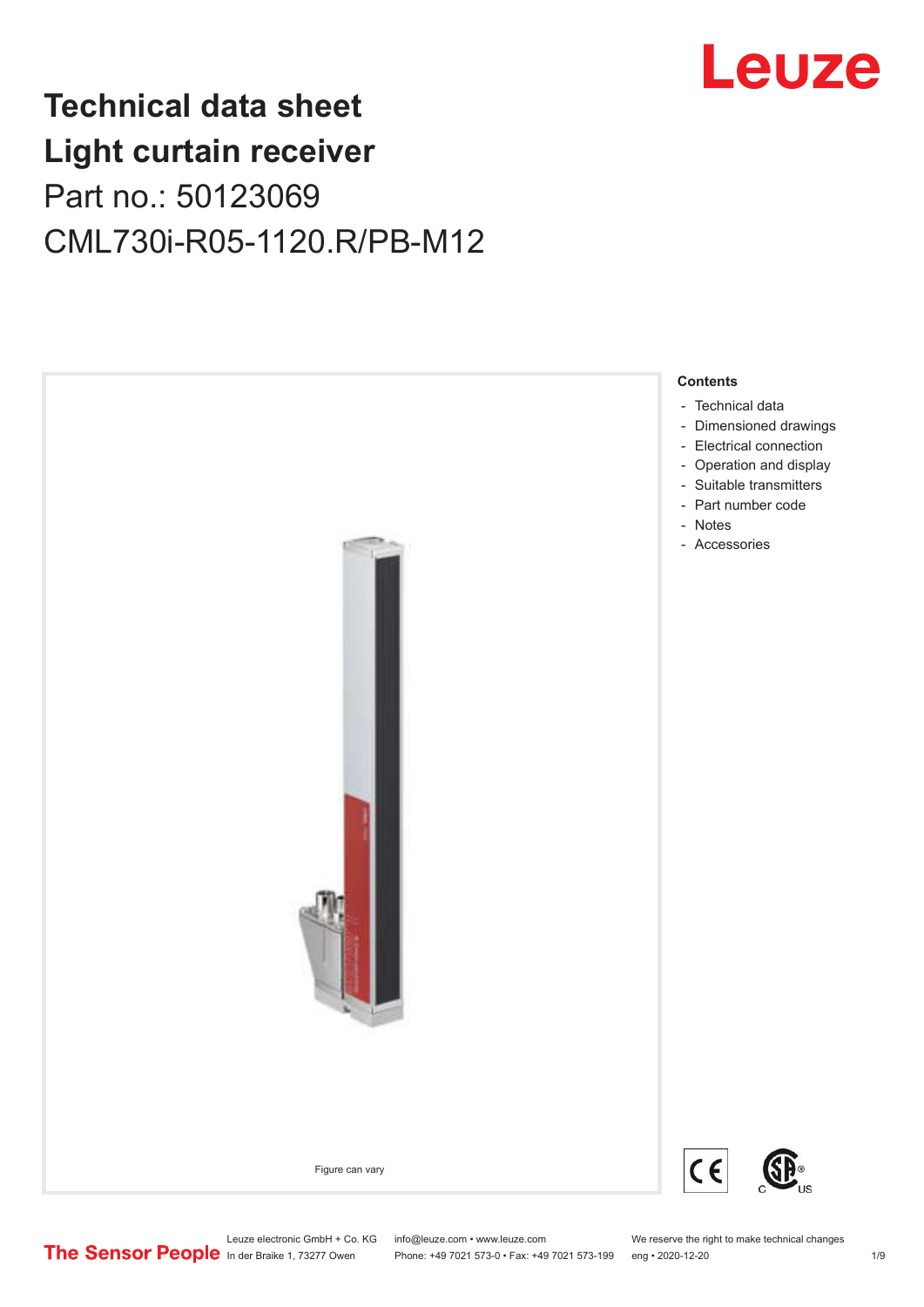## <span id="page-1-0"></span>**Technical data**

# Leuze

| <b>Series</b><br>730<br><b>Operating principle</b>                 |                                            |
|--------------------------------------------------------------------|--------------------------------------------|
|                                                                    |                                            |
|                                                                    | Throughbeam principle                      |
| Receiver<br>Device type                                            |                                            |
| <b>Contains</b>                                                    | Accessories for the use of the BT-2R1      |
| <b>Application</b>                                                 | Detection of transparent objects           |
|                                                                    | Object measurement                         |
|                                                                    |                                            |
| <b>Special version</b>                                             |                                            |
| <b>Special version</b>                                             | Crossed-beam scanning                      |
|                                                                    | Diagonal-beam scanning                     |
|                                                                    | Parallel-beam scanning                     |
|                                                                    |                                            |
| <b>Optical data</b>                                                |                                            |
|                                                                    |                                            |
| <b>Operating range</b><br>0.14.5m                                  | Guaranteed operating range                 |
| <b>Operating range</b><br>$0.1$ 1.75 m                             |                                            |
| Operating range, transparent media<br><b>Operating range limit</b> | Typical operating range                    |
| 0.16m                                                              |                                            |
| <b>Operating range limit</b><br>1,120 mm                           |                                            |
| <b>Measurement field length</b><br>Number of beams                 |                                            |
| 224 Piece(s)<br>5 <sub>mm</sub>                                    |                                            |
| Beam spacing                                                       |                                            |
| Measurement data                                                   |                                            |
|                                                                    |                                            |
| Minimum object diameter<br>$10 \text{ mm}$                         |                                            |
| <b>Electrical data</b>                                             |                                            |
| <b>Protective circuit</b>                                          |                                            |
|                                                                    | Polarity reversal protection               |
|                                                                    | Short circuit protected                    |
|                                                                    | <b>Transient protection</b>                |
| Performance data                                                   |                                            |
| 18  30 V, DC<br>Supply voltage $U_{B}$                             |                                            |
| <b>Residual ripple</b>                                             | 0  15 %, From $U_{\rm B}$                  |
| <b>Open-circuit current</b>                                        | 0  270 mA, The specified values refer      |
|                                                                    | to the entire package consisting of trans- |
|                                                                    | mitter and receiver.                       |
|                                                                    |                                            |
| Inputs/outputs selectable                                          |                                            |
| Output current, max.<br>100 mA                                     |                                            |
| Input resistance<br>$6,000 \Omega$                                 |                                            |
| Number of inputs/outputs selectable 2 Piece(s)                     |                                            |
| Type                                                               | Inputs/outputs selectable                  |
| DC<br>Voltage type, outputs                                        |                                            |
| Switching voltage, outputs<br>Typ. $U_R / 0 V$                     |                                            |
| DC<br>Voltage type, inputs                                         |                                            |
| Switching voltage, inputs<br>high: ≥6V                             |                                            |
| low: $\leq 4V$                                                     |                                            |
|                                                                    |                                            |
| Input/output 1<br>Activation/disable delay<br>1 <sub>ms</sub>      |                                            |
|                                                                    |                                            |
| <b>Timing</b>                                                      |                                            |
| 2.39 ms<br>Cycle time                                              |                                            |
| Response time per beam<br>$10 \mu s$                               |                                            |
|                                                                    |                                            |
|                                                                    |                                            |
| <b>Interface</b>                                                   |                                            |

| <b>PROFIBUS DP</b>             |                              |
|--------------------------------|------------------------------|
| <b>Function</b>                | Process                      |
|                                |                              |
| <b>Service interface</b>       |                              |
| <b>Type</b>                    | IO-Link                      |
|                                |                              |
| <b>IO-Link</b>                 |                              |
| <b>Function</b>                | Configuration via software   |
|                                | Service                      |
|                                |                              |
| <b>Connection</b>              |                              |
| <b>Number of connections</b>   | 2 Piece(s)                   |
|                                |                              |
| <b>Plug outlet</b>             | Rear side                    |
| <b>Connection 1</b>            |                              |
| <b>Function</b>                | Configuration interface      |
|                                | Connection to transmitter    |
|                                |                              |
|                                | Signal IN                    |
|                                | Signal OUT                   |
|                                | Voltage supply               |
| <b>Type of connection</b>      | Connector                    |
| <b>Thread size</b>             | M <sub>12</sub>              |
| <b>Type</b>                    | Male                         |
| <b>Material</b>                | Metal                        |
| No. of pins                    | 8-pin                        |
| Encoding                       | A-coded                      |
|                                |                              |
| <b>Connection 2</b>            |                              |
| <b>Function</b>                | <b>BUS IN</b>                |
|                                | <b>BUS OUT</b>               |
| <b>Type of connection</b>      | Connector                    |
| <b>Thread size</b>             | M <sub>12</sub>              |
| Type                           | Female                       |
| <b>Material</b>                | Metal                        |
|                                |                              |
| No. of pins                    | 5-pin<br>B-coded             |
| Encoding                       |                              |
| <b>Mechanical data</b>         |                              |
|                                |                              |
| Design                         | Cubic                        |
| Dimension (W x H x L)          | 29 mm x 35.4 mm x 1,143 mm   |
| <b>Housing material</b>        | Metal                        |
| <b>Metal housing</b>           | Aluminum                     |
| Lens cover material            | Plastic                      |
| Net weight                     | $1,350$ g                    |
| <b>Housing color</b>           | Silver                       |
| Type of fastening              | Groove mounting              |
|                                | Via optional mounting device |
|                                |                              |
| <b>Operation and display</b>   |                              |
| Type of display                | LED                          |
|                                |                              |
|                                | OLED display                 |
| <b>Number of LEDs</b>          | 2 Piece(s)                   |
| Type of configuration          | Software                     |
|                                | Teach-in                     |
| <b>Operational controls</b>    | Membrane keyboard            |
|                                |                              |
| <b>Environmental data</b>      |                              |
| Ambient temperature, operation | $-3060 °C$                   |
| Ambient temperature, storage   | $-40$ 70 °C                  |
|                                |                              |
|                                |                              |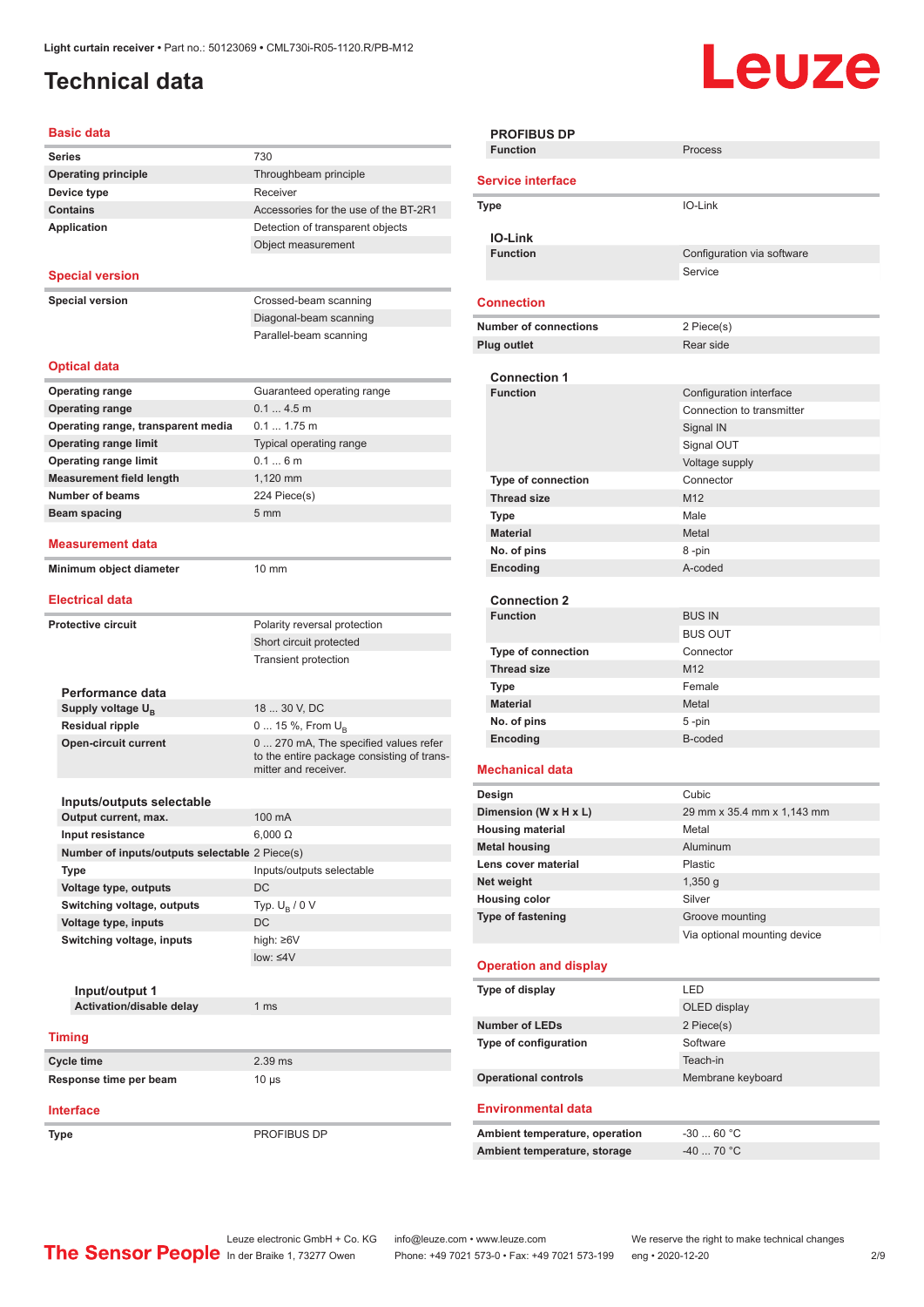## **Technical data**

# Leuze

#### **Certifications**

| Degree of protection     | IP 65         |
|--------------------------|---------------|
| <b>Protection class</b>  | Ш             |
| <b>Certifications</b>    | c CSA US      |
| <b>Standards applied</b> | IEC 60947-5-2 |
|                          |               |

#### **Classification**

| <b>Customs tariff number</b> | 90314990 |
|------------------------------|----------|
| eCl@ss 5.1.4                 | 27270910 |
| eCl@ss 8.0                   | 27270910 |
| eCl@ss 9.0                   | 27270910 |
| eCl@ss 10.0                  | 27270910 |
| eCl@ss 11.0                  | 27270910 |
| <b>ETIM 5.0</b>              | EC002549 |
| <b>ETIM 6.0</b>              | EC002549 |
| <b>ETIM 7.0</b>              | EC002549 |
|                              |          |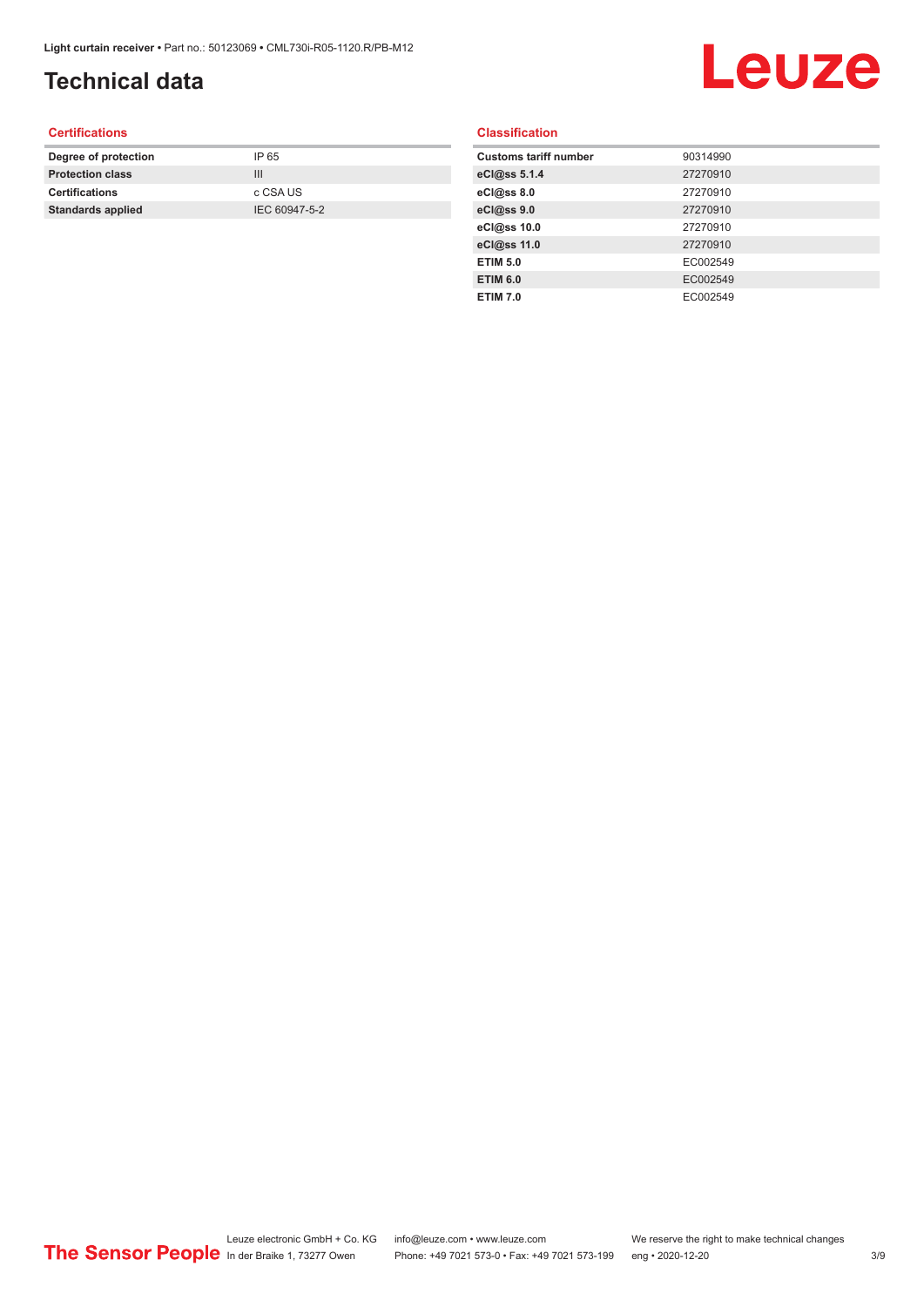#### <span id="page-3-0"></span>**Dimensioned drawings**

All dimensions in millimeters



- B Measurement field length 1120 mm
- F M6 thread
- G Fastening groove
- 
- T Transmitter
- R Receiver
- Y 2.5 mm



**Leuze**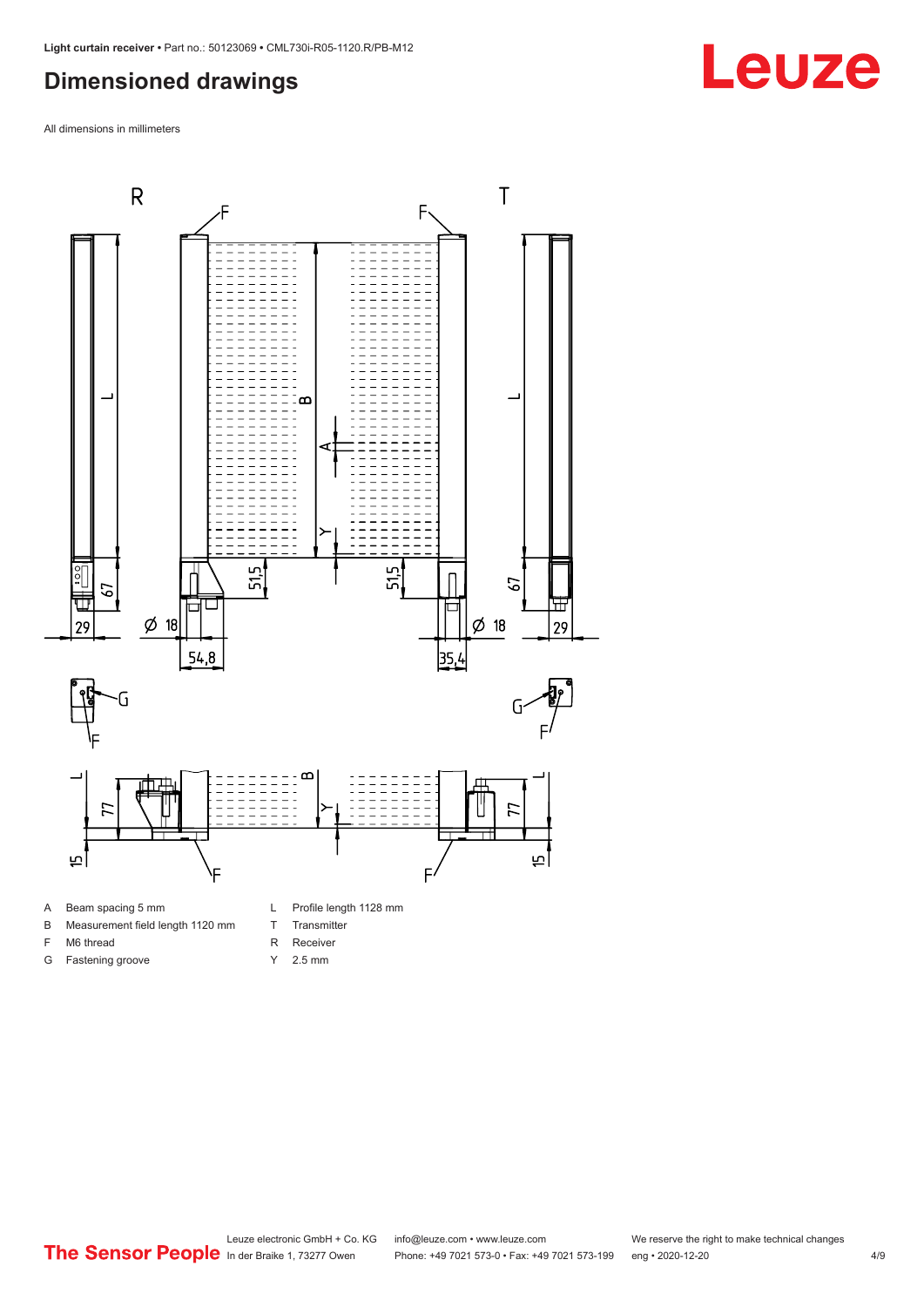#### <span id="page-4-0"></span>**Dimensioned drawings**





# **Electrical connection**

**Connection 1**

| <b>Function</b>           | Configuration interface   |
|---------------------------|---------------------------|
|                           | Connection to transmitter |
|                           | Signal IN                 |
|                           | Signal OUT                |
|                           | Voltage supply            |
| <b>Type of connection</b> | Connector                 |
| <b>Thread size</b>        | M12                       |
| <b>Type</b>               | Male                      |
| <b>Material</b>           | Metal                     |
| No. of pins               | 8-pin                     |
| Encoding                  | A-coded                   |

#### **Pin Pin assignment**

| 1              | $V +$            |  |  |
|----------------|------------------|--|--|
| $\overline{2}$ | I/O <sub>1</sub> |  |  |
| 3              | <b>GND</b>       |  |  |
| $\overline{4}$ | IO-Link          |  |  |
| 5              | I/O <sub>2</sub> |  |  |
| 6              | RS 485 Tx+       |  |  |
| 7              | RS 485 Tx+       |  |  |
| 8              | <b>FE/SHIELD</b> |  |  |
|                |                  |  |  |



#### **Connection 2**

| <b>Function</b>    | <b>BUS IN</b>  |
|--------------------|----------------|
|                    | <b>BUS OUT</b> |
| Type of connection | Connector      |
| <b>Thread size</b> | M12            |
| <b>Type</b>        | Female         |
| <b>Material</b>    | Metal          |
| No. of pins        | $5$ -pin       |
| Encoding           | B-coded        |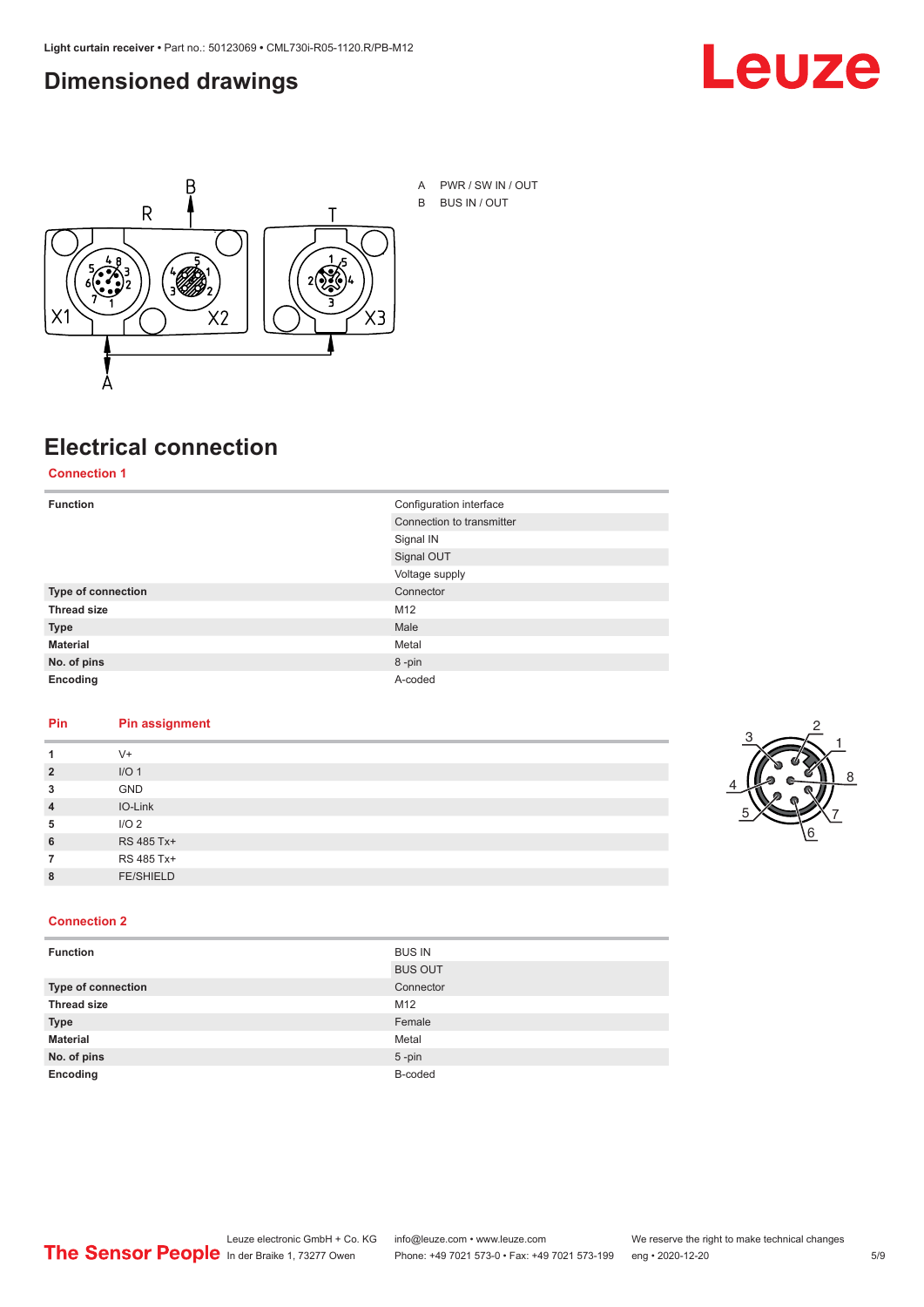### <span id="page-5-0"></span>**Electrical connection**

#### **Pin Pin assignment 1** V+ **2** Tx-**3** PB GND **4** Tx+ **5** FE/SHIELD 3 2 1 5 4

## **Operation and display**

| <b>LED</b>     | <b>Display</b>           | <b>Meaning</b>                         |
|----------------|--------------------------|----------------------------------------|
|                | Green, continuous light  | Operational readiness                  |
|                | Green, flashing          | Teach / error                          |
| $\overline{2}$ | Yellow, continuous light | Light path free, with function reserve |
|                | Yellow, flashing         | No function reserve                    |
|                | Off                      | Object detected                        |

#### **Suitable transmitters**

| Part no. | <b>Designation</b>         | <b>Article</b>               | <b>Description</b>                                                        |
|----------|----------------------------|------------------------------|---------------------------------------------------------------------------|
| 50118925 | CML730i-T05-<br>1120.R-M12 | Light curtain<br>transmitter | Operating range: 0.1  4 m<br>Connection: Connector, M12, Rear side, 5-pin |

### **Part number code**

Part designation: **CML7XXi-YZZ-AAAA.BCCCDDD-EEEFFF**

| <b>CML</b>  | <b>Operating principle</b><br>Measuring light curtain                                                                                     |
|-------------|-------------------------------------------------------------------------------------------------------------------------------------------|
| 7XXi        | <b>Series</b><br>720i: 720i series<br>730i: 730i series                                                                                   |
| Y           | Device type<br>T: transmitter<br>R: receiver                                                                                              |
| <b>ZZ</b>   | <b>Beam spacing</b><br>$05:5$ mm<br>10:10 mm<br>20:20 mm<br>40:40 mm                                                                      |
| <b>AAAA</b> | Measurement field length [mm], dependent on beam spacing                                                                                  |
| B           | Equipment<br>A: connector outlet, axial<br>R: rear connector outlet                                                                       |
| CCC         | Interface<br>L: IO-Link<br>/CN: CANopen<br>/PB: PROFIBUS<br>/PN: PROFINET<br>/CV: Analog current and voltage output<br>/D3: RS 485 Modbus |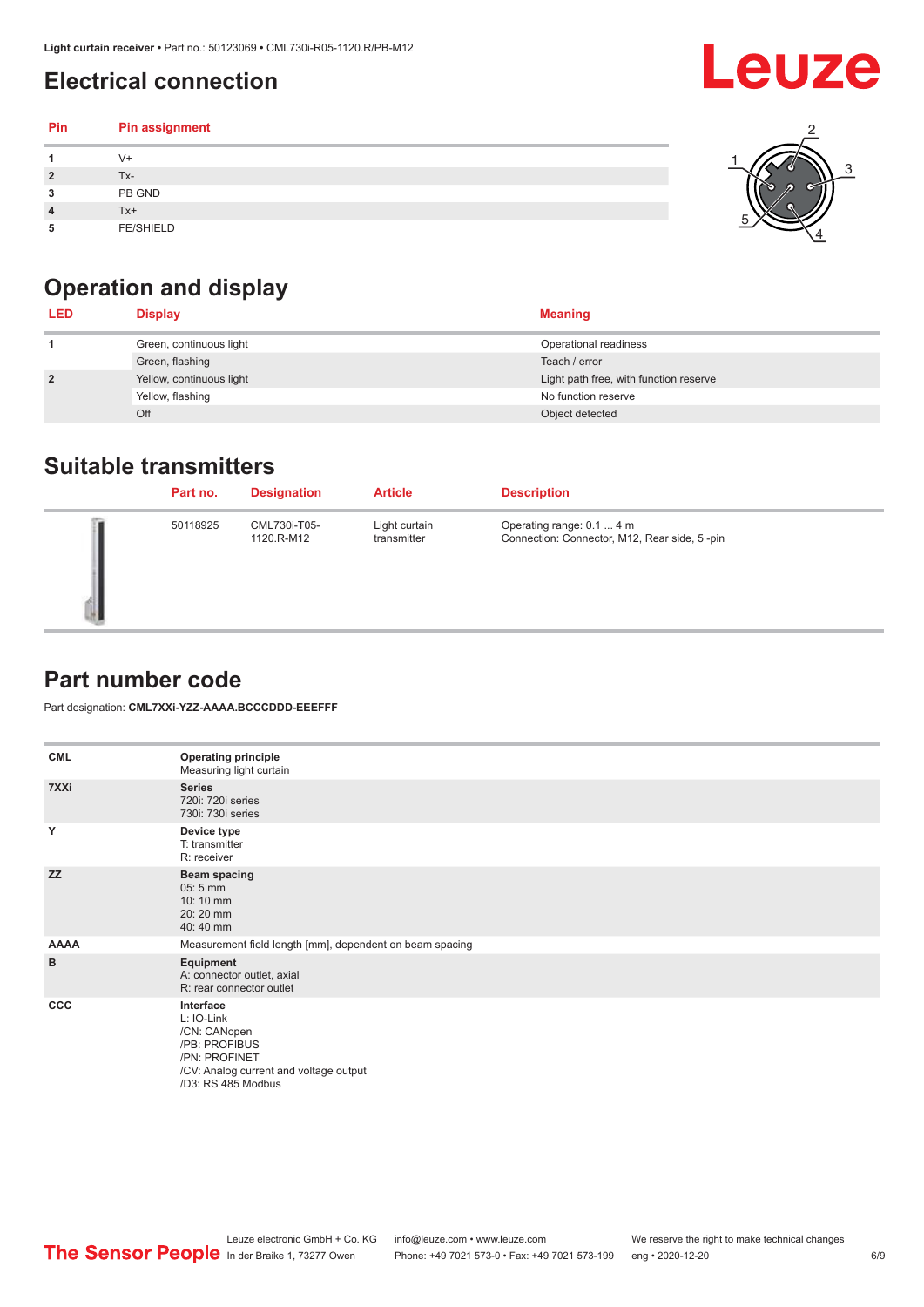#### <span id="page-6-0"></span>**Part number code**



| <b>DDD</b> | <b>Special equipment</b><br>-PS: Power Setting                                                    |
|------------|---------------------------------------------------------------------------------------------------|
| <b>EEE</b> | <b>Electrical connection</b><br>M12: M12 connector                                                |
| <b>FFF</b> | -EX: Explosion protection                                                                         |
|            | <b>Note</b>                                                                                       |
| $\bullet$  | Vector A list with all available device types can be found on the Leuze website at www.leuze.com. |

#### **Notes**

| Observe intended use!                                                                                                                                                                                                      |
|----------------------------------------------------------------------------------------------------------------------------------------------------------------------------------------------------------------------------|
| $\%$ This product is not a safety sensor and is not intended as personnel protection.<br>₹ The product may only be put into operation by competent persons.<br>♦ Only use the product in accordance with its intended use. |



#### **For UL applications:**

ª For UL applications, use is only permitted in Class 2 circuits in accordance with the NEC (National Electric Code). ª These proximity switches shall be used with UL Listed Cable assemblies rated 30V, 0.5A min, in the field installation, or equivalent (categories: CYJV/ CYJV7 or PVVA/PVVA7)

#### **Accessories**

### Connection technology - Connection cables

|        | Part no. | <b>Designation</b>     | <b>Article</b>   | <b>Description</b>                                                                                                                                         |
|--------|----------|------------------------|------------------|------------------------------------------------------------------------------------------------------------------------------------------------------------|
| 2<br>W | 50132079 | KD U-M12-5A-V1-<br>050 | Connection cable | Connection 1: Connector, M12, Axial, Female, A-coded, 5-pin<br>Connection 2: Open end<br>Shielded: No<br>Cable length: 5,000 mm<br>Sheathing material: PVC |

#### Connection technology - Y distribution cables

|   |   | Part no. | <b>Designation</b>          | <b>Article</b>        | <b>Description</b>                                                                                                                                                                                                                                                                                  |
|---|---|----------|-----------------------------|-----------------------|-----------------------------------------------------------------------------------------------------------------------------------------------------------------------------------------------------------------------------------------------------------------------------------------------------|
| Ø | ø | 50118183 | K-Y1 M12A-5m-<br>M12A-S-PUR | Interconnection cable | Connection 1: Connector, M12, Axial, Female, A-coded, 5-pin<br>Connection 2: Connector, M12, Axial, Male, A-coded, 5-pin<br>Connection 3: Connector, M12, Axial, Female, A-coded, 8-pin<br>Shielded: Yes<br>Cable length fork 1: 5,000 mm<br>Cable length fork 2: 150 mm<br>Sheathing material: PUR |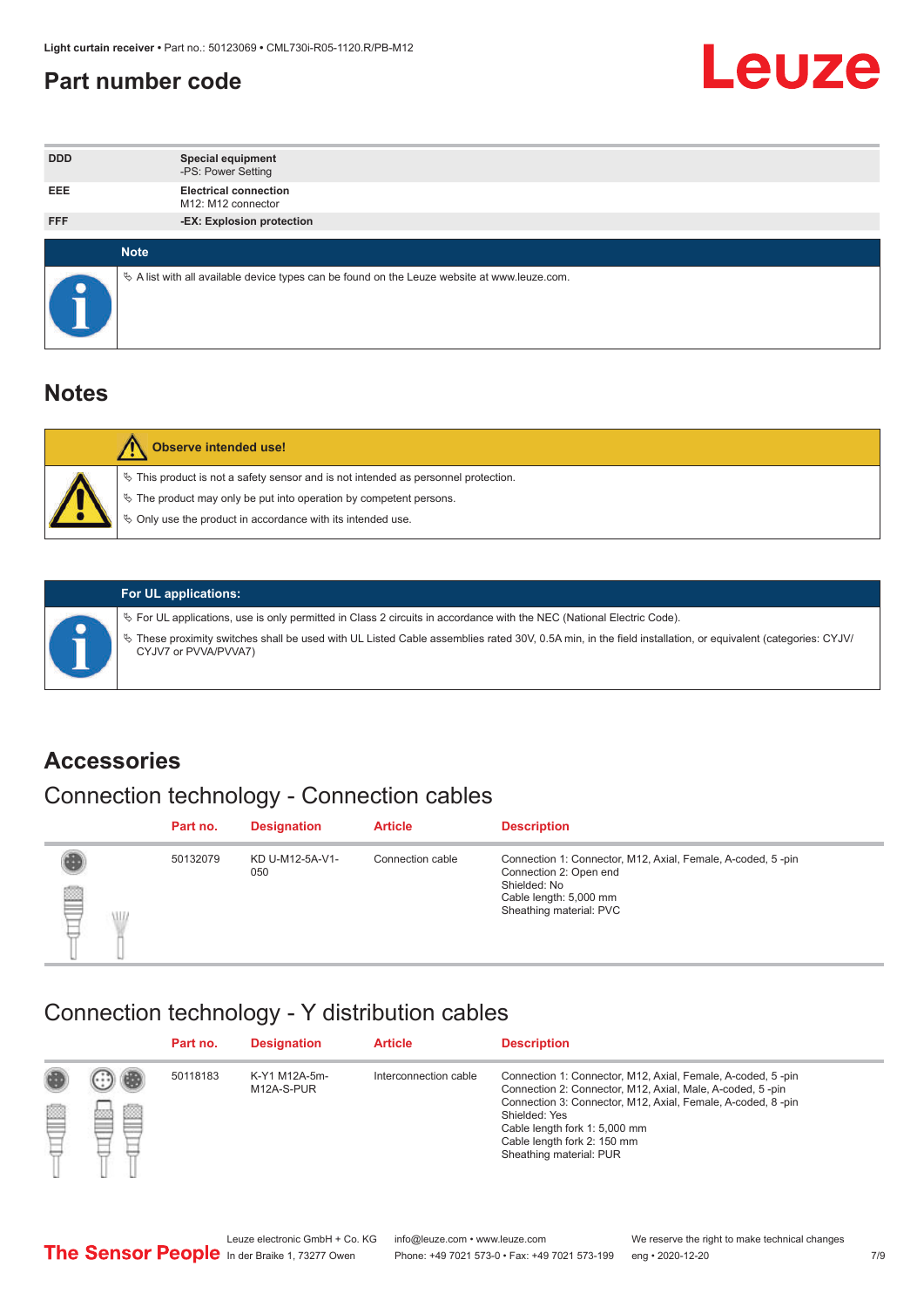#### **Accessories**

# **Leuze**

|   |        | Part no. | <b>Designation</b>           | <b>Article</b>        | <b>Description</b>                                                                                                                                                                                                                                                                             |
|---|--------|----------|------------------------------|-----------------------|------------------------------------------------------------------------------------------------------------------------------------------------------------------------------------------------------------------------------------------------------------------------------------------------|
| 您 | ×<br>一 | 50123265 | K-YPB M12A-5m-<br>M12A-S-PUR | Interconnection cable | Suitable for interface: PROFIBUS DP<br>Connection 1: Connector, M12, Axial, Male, B-coded, 5-pin<br>Connection 2: Cable with connector, M12, Axial, Female, B-coded, 5-pin<br>Connection 3: Cable with connector, M12, Axial, Male, B-coded, 5-pin<br>Shielded: Yes<br>Sheathing material: PUR |

### Mounting technology - Mounting brackets

|               | Part no. | <b>Designation</b> | <b>Article</b>      | <b>Description</b>                                                                                                                                                                                                        |
|---------------|----------|--------------------|---------------------|---------------------------------------------------------------------------------------------------------------------------------------------------------------------------------------------------------------------------|
| $\frac{1}{2}$ | 50142900 | BT 700M.5-2SET     | Mounting device set | Design of mounting device: Bracket mounting<br>Fastening, at system: Through-hole mounting, T slotted hole<br>Mounting bracket, at device: Screw type, Sliding block<br>Type of mounting device: Rigid<br>Material: Steel |

### Mounting technology - Swivel mounts

| Part no. | <b>Designation</b> | <b>Article</b>       | <b>Description</b>                                                                                                                                          |
|----------|--------------------|----------------------|-------------------------------------------------------------------------------------------------------------------------------------------------------------|
| 429046   | <b>BT-2R1</b>      | Mounting bracket set | Fastening, at system: Through-hole mounting<br>Mounting bracket, at device: Clampable<br>Type of mounting device: Turning, 360°<br>Material: Metal, Plastic |

### Configuration devices

| Part no. | <b>Designation</b>             | <b>Article</b>  | <b>Description</b>                                                       |
|----------|--------------------------------|-----------------|--------------------------------------------------------------------------|
| 50121098 | SET MD12-US2-IL1.1<br>$+$ Zub. | Diagnostics set | Interface: USB<br>Connections: 2 Piece(s)<br>Degree of protection: IP 20 |

#### Services

| Part no. | <b>Designation</b> | <b>Article</b>   | <b>Description</b>                                                                                                                                                                                                                                                                                                                                                                                                              |
|----------|--------------------|------------------|---------------------------------------------------------------------------------------------------------------------------------------------------------------------------------------------------------------------------------------------------------------------------------------------------------------------------------------------------------------------------------------------------------------------------------|
| S981001  | CS10-S-110         | Start-up support | Details: Performed at location of customer's choosing, duration: max. 10<br>hours.<br>Conditions: Devices and connection cables are already mounted, price not<br>including travel costs and, if applicable, accommodation expenses.<br>Restrictions: No mechanical (mounting) and electrical (wiring) work<br>performed, no changes (attachments, wiring, programming) to third-party<br>components in the nearby environment. |
| S981005  | CS10-T-110         | Product training | Details: Location and content to be agreed upon, duration: max. 10 hours.<br>Conditions: Price not including travel costs and, if applicable, accommodation<br>expenses.<br>Restrictions: Travel costs and accommodation expenses charged separately<br>and according to expenditure.                                                                                                                                           |